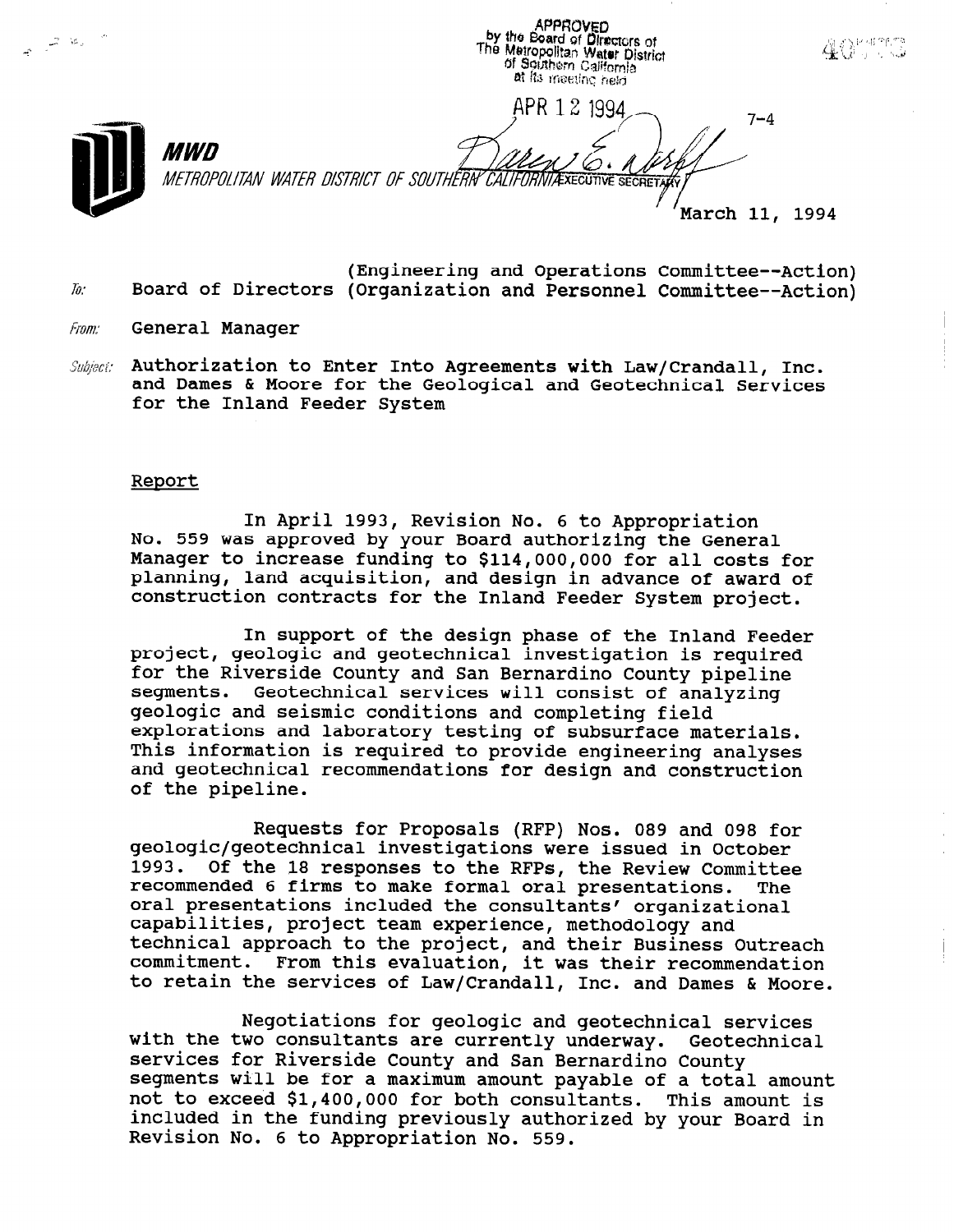#### Board of Directors -2- March 11, 1994

 $\frac{1}{\sqrt{2}}\left(\frac{1}{\sqrt{2}}\right)^{1/2}$ 

This RFP established certified subconsultants' participation goals for Minority-Owned Business Enterprises (MBE) and Women-Owned Business Enterprises (WBE) at 12 percent and 3 percent, respectively. Both consultants have exceeded the MBE/WBE goals; Law/Crandall's participation is 35 percent MBE and 3 percent WBE; and Dames & Moore's participation is 16 percent MBE and 4 percent WBE, as shown in Attachment 1.

Since your Board certified the Final Environmental Impact Report for the Inland Feeder project on February 9, 1993, no further environmental documentation is required to proceed with implementation of this project.

### Board Committee Assignments

This letter is referred for action to:

The Engineering and Operations Committee because of its selection of engineering and geologic consultants and the determination of the scope of work of their assignments, pursuant to Administrative Code 2431 (h); and

The Organization and Personnel Committee because of this Committee's jurisdiction over the terms and conditions of employment of all consultants, advisors, and special counsel, pursuant to Administrative Code 2471 (g).

#### Recommendation

#### ENGINEERING AND OPERATIONS AND ORGANIZATION AND PERSONNEL COMMITTEES FOR ACTION.

It is recommended that the General Manager be authorized to enter into agreements, in form approved by the General Counsel, with Law/Crandall, Inc., for a maximum amount payable of \$700,000 for Riverside County segment; and Dames & Moore with a maximum amount payable of \$700,000 for San Bernardino County segment, for geologic and geotechnical services for the Inland Feeder System project.

NuDalcen

LBR:aj/jj (bd:geologic.lbr/03164) Attachment